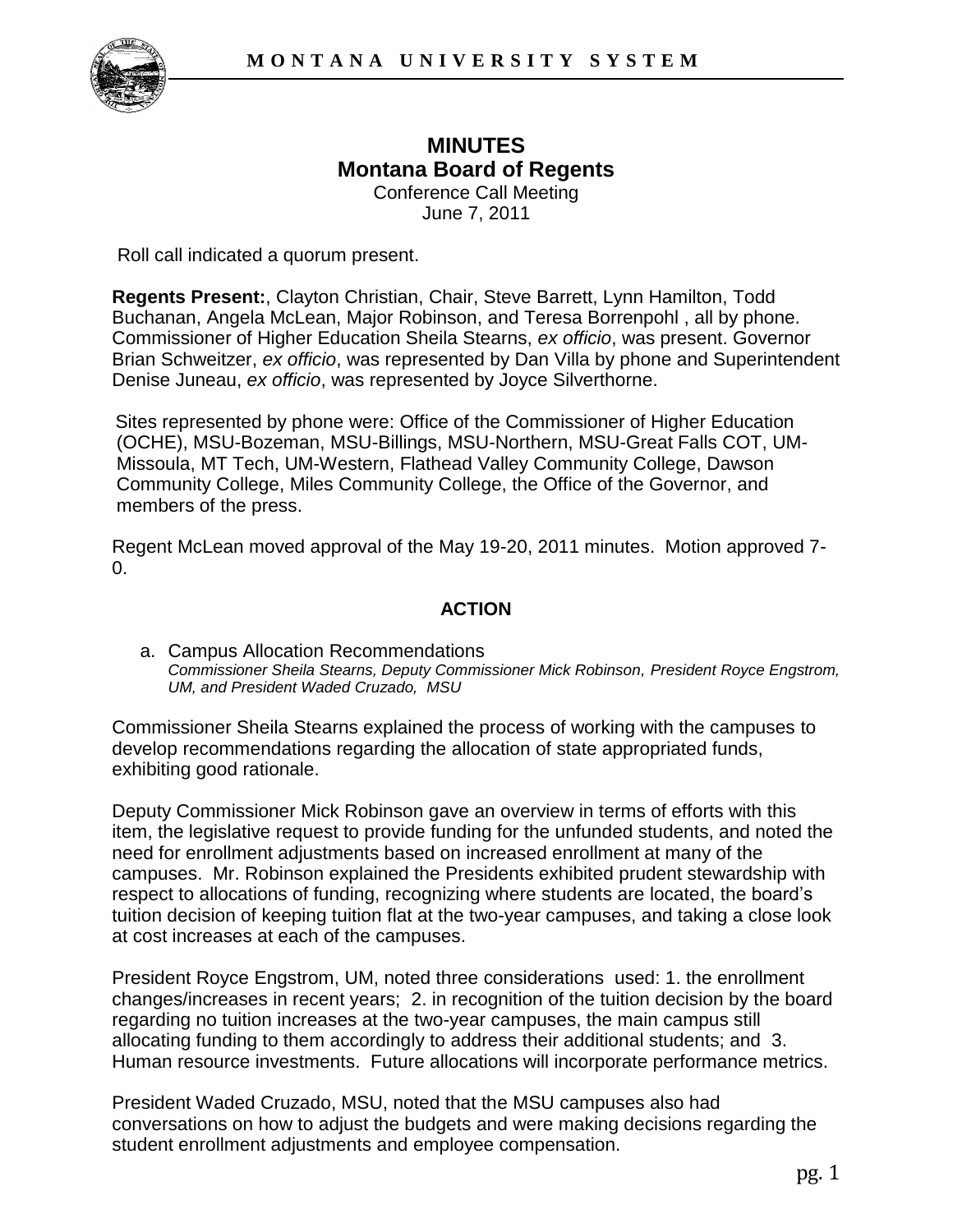

Regent Angela McLean moved approval of the campus allocation recommendations as posted.

**Public Comment:** Marco Ferro, MEA-MFT, urged discussions directed at the increased tuition revenue and the intended use of those revenues to address human resource needs.

Deputy Commissioner Robinson said all the pieces of state allocations and tuition funding would be approved at the September board meeting when the official FY12 operating budgets are addressed.

Chairman Clayton Christian noted Presidents Cruzado and Engstrom and the board anticipate allocating funding to address human resource needs, depending on labor negotiations occurring at this time and recognized that many decisions still need to be finalized throughout the process.

Commissioner Stearns noted that, once the board sets the tuition level, the combination of current unrestricted allocations and tuition funding are treated holistically by the campuses, but noted the campuses could not proceed with the process until the tuition decision had been made. She noted that the two presidents have been directed to distribute appropriate allocations to their affiliated campuses.

In response to questions from board members pertaining to the process used, Deputy Commissioner Robinson noted that a key element is the enrollment adjustment, which is a change involving moving from the former base-plus approach while recognizing significant enrollment changes at the institutions. He noted the allocation recommends moving to an FTE approach, which results in a \$9 million adjustment, to be phased in over a three-year period. The new form of allocation recognizes which campus the students are attending. Therefore, there would be a \$6 million decrease from MSU and a \$6 million increase to UM over the 2013 biennium. Mr. Robinson noted the second element is that there is a lower level of funding from the state in the upcoming biennium than existed in the previous biennium, resulting in \$2 million less funding for each affiliated group of campuses.

Regent Hamilton questioned the relationship of baseline revenue and expenditures to tuition revenue and campus allocations.

Commissioner Stearns noted the purpose of the allocation recommendation resolution being considered was to allocate state revenue while acknowledging assumptions on enrollment projected expenditures and the board's decision on tuition levels. Dr. Stearns noted that the total revenue and expenditure presentation will come to the board in September. The document being considered today recommends a state funding allocation the campuses would utilize in developing their final budgets.

Chairman Christian noted that while the board is responsible for total campus budget approval, many budget details are campus-based decisions.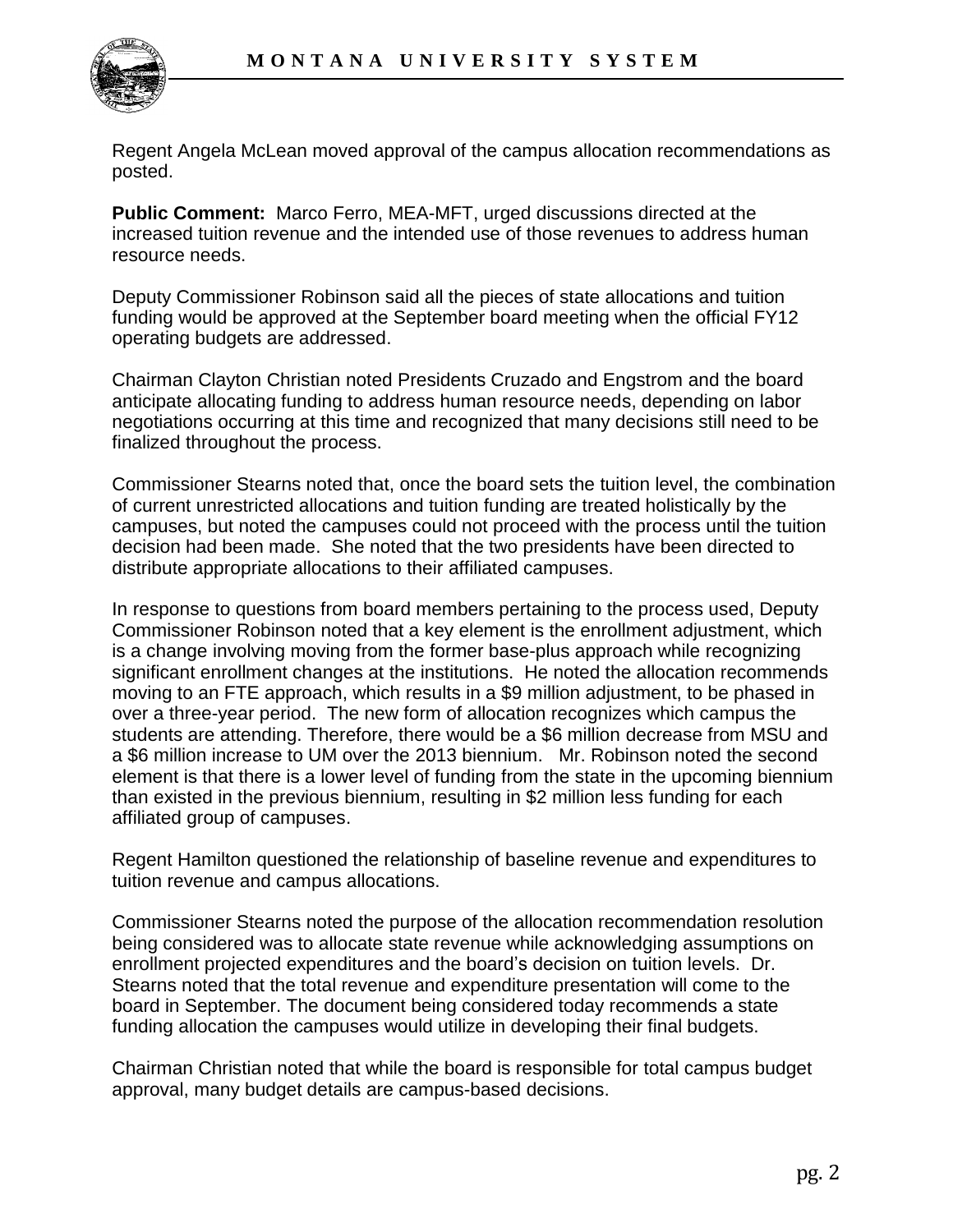

President Engstrom explained the campuses were making decisions to ensure the expenditures per student don't deteriorate on their campuses. He noted that, prior to this, the campus budgets were based on previous enrollment figures and If the overall funding shift had not occurred, then the expenditure per student would deteriorate significantly, thus affecting quality education considerably. The allocation recommendations listed at this meeting make adjustments for the increased enrollments.

Regent Hamilton asked if a tuition freeze for the merged COT's and Gallatin College Programs are included in the calculations. President Cruzado clarified that the campuses with embedded COT's will be incorporating a tuition freeze in their budget planning.

Deputy Commissioner Robinson noted that both universities used similar methodology, but that specific campus issues had to be addressed as well.

The board recognized Presidents Cruzado and Engstrom for working collaboratively on the allocation recommendations.

Motion passed 7-0.

b. Reimbursement Resolution of Qualified Energy Conservation Bonds (QECB); UM-Missoula *ITEM 151-1001-C0611*

UM Vice President for Administration and Finance, Bob Duringer, explained that the QECB item allow expenses, incurred prior to bonds being issued, to be covered by the bond proceeds.

Regent McLean moved approval of ITEM 151-1001-C011.

Mr. Duringer noted that there will be two more approvals to come before the board at future meetings regarding the biomass project. He clarified that the county can place conditions on the permit, including air emission levels.

Motion passed 7-0.

c. Naming of Michael P. Malone Centennial Mall, MSU-Bozeman *ITEM 151-2001- C0611* 

President Cruzado explained the request for recognition of Michael Malone, former president of MSU, who endowed the campus with a strong sense of community by building centennial mall to connect the buildings on the MSU campus. She noted community consultation had occurred and agreement reached to honor Mr. Malone by the naming of the centennial mall 'Michael P. Malone Centennial Mall.'

Regent McLean moved approval of ITEM 151-2001-C0611. Motion passed 7-0.

# **CONSENT**